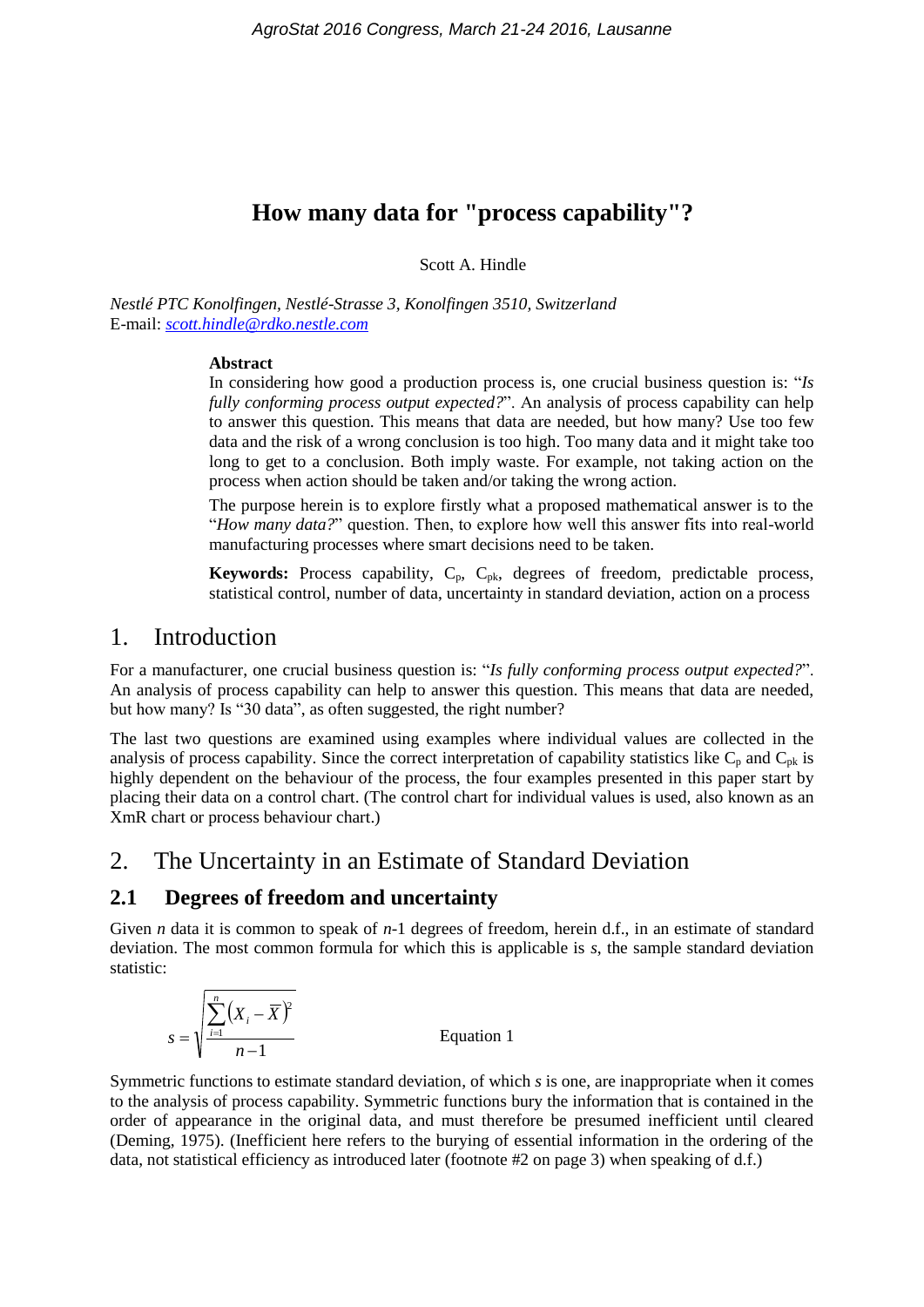The origin of the use an average or median dispersion statistic, and not a symmetric function applied to all the data, in the analysis of process capability can be traced back to Walter Shewhart, the inventor of the Statistical Process Control "control chart" (Shewhart, 1931). The technical foundation of the control chart is also the same as that in the Analysis of Variance: a *within*-subgroup estimate of dispersion is used to filter out the "noise" in the data. Process data indicative of "noise" alone allow for a process to be characterised as predictable (in traditional terminology a process in "statistical control" and sometimes called a "stable process").

Unfortunately, d.f. do not mean a lot to many people. Instead, the coefficient of variation (CV) of an estimate of standard deviation can be used to express the uncertainty in the computed standard deviation (CV is obtained from the ratio of the standard deviation of a variable to the mean of the variable). This is both easier to understand and communicate to others, and is represented by Figure 1. The relationship between the y- and x-axes is approximated by  $1/\sqrt{2 \times d.f}$ . (Wheeler, 2004).



Figure 1: Plot of uncertainty in standard deviation against degrees of freedom.

Figure 1 could be understood and simplified as follows:

- With less than 10 d.f. an estimate of standard deviation lacks precision; getting more data should be seriously considered (this does not mean that more data can or must be obtained; see Example One)
- With 10 to 30 d.f. an estimate of standard deviation has started to solidify; there may still be sufficient payback from getting more data, but this payback is starting to weaken
- With more than 30 d.f. an estimate of standard deviation has effectively solidified; the need for more data would probably depend on other factors aside from the uncertainty of the estimate (unless, for example, data come along very quickly and inexpensively)

The above comments are based on the fact that to reduce the y-axis uncertainty by half the number of d.f. needs to increase four-fold. If 25 d.f. is considered insufficient, obtaining around 100 d.f. may well be required which, in quite some cases, is not be viable (probably for time and cost reasons).

### **2.2 Effective degrees of freedom and the average moving range method**

In using an XmR chart, moving subgroups of size two are behind the estimated standard deviation, herein called SD<sub>within</sub>. SD<sub>within</sub> does not have a theoretical distribution characterised by a d.f. parameter, meaning that the *effective* number of d.f. are used (Wheeler, 2004)<sup>1</sup>.

<sup>&</sup>lt;sup>1</sup> The effective d.f. for the average moving range will be the d.f. for the square root of the pooled variance which would result in a CV (y-axis of Figure 1) which has the same value as the CV of the average moving range (Wheeler, 2004). The CV for a dispersion statistic is not changed by a linear transformation, hence SDwithin has the same CV as the average moving range.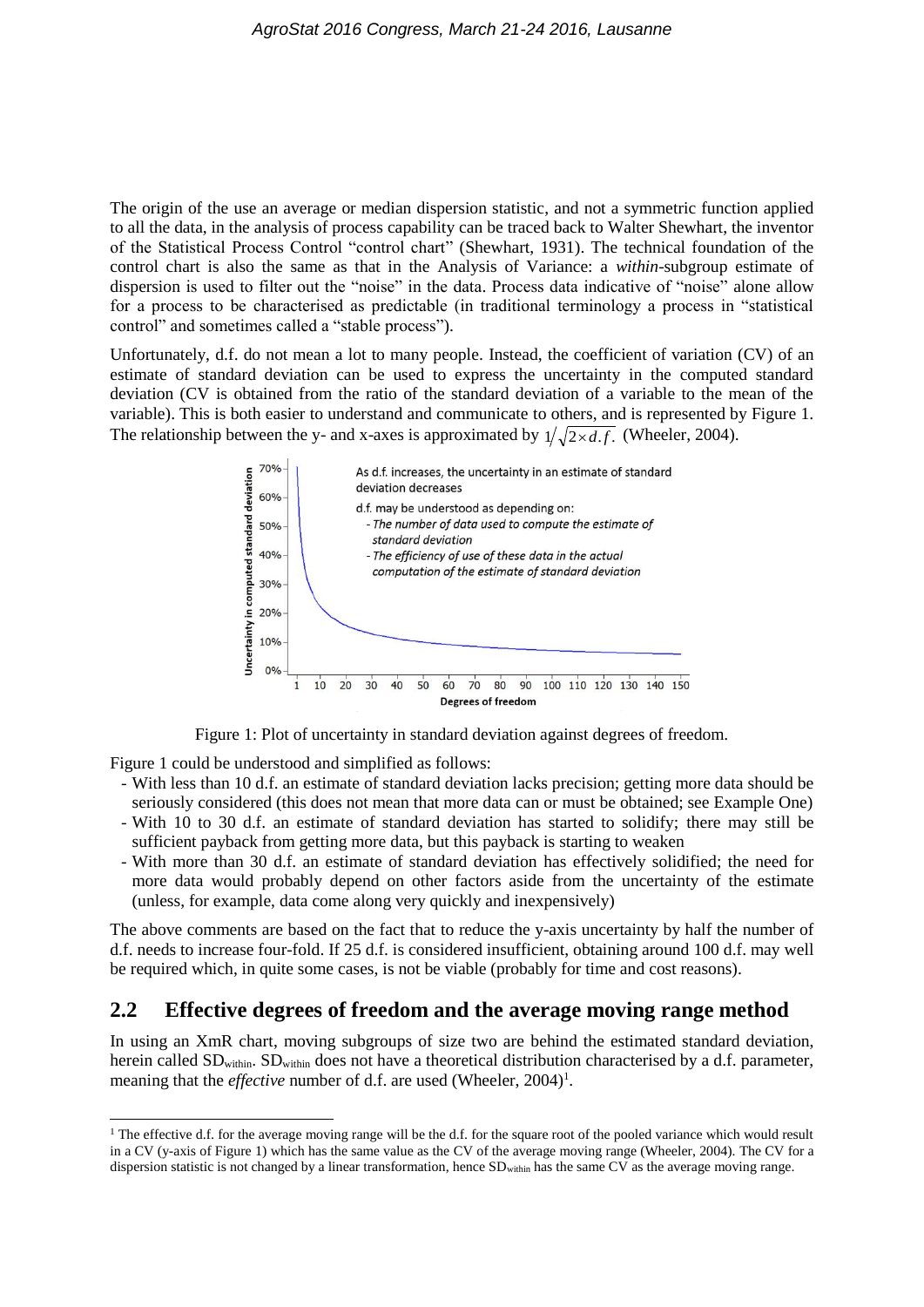The average moving range method is used by default (in preference to the median moving range):

$$
\overline{mR} = \sum_{i=1}^{n-1} |X_{i+1} - X_i| / (n-1)
$$
 Equation 2 (to calculate the average moving range)  
\n
$$
SD_{within} = \overline{mR}/d_2 = \overline{mR}/1.128
$$
 Equation 3 (1.128 is the appropriate bias correction factor)

SD<sub>within</sub> has an *effective* number of d.f. approximated by  $0.62 \times (n-1)$  (Wheeler, 2004)<sup>2</sup>. As an example, 30 data have an effective number of d.f. 18.0, corresponding to an associated uncertainty of  $\sim$ 16.7% in the calculated value for SD<sub>within</sub>. (The quoted effective d.f. given herein come from Table 23 (p. 446) of Wheeler, 2004. The uncertainties are calculated using the approximation  $1/\sqrt{2 \times d.f.}$ )

While an uncertainty of  $~16.7\%$  may seem excessive, the reality is that it is often sufficient because:

- Many processes are not characterised as predictable (i.e. not in a state of "statistical control") so there isn't a well-defined standard deviation to estimate, no matter how many data we might collect
- High precision in SDwithin or lower uncertainty is often not required, i.e. it is often not critical in reaching a sound business decision (higher precision can be important, however, when the process capability situation is somewhat borderline, i.e. the process may or may not be capable)

### **2.3 Quantifying process capability through C<sup>p</sup> and Cpk**

Process capability is often quantified using the indexes  $C_p$  and  $C_{pk}$ . These two indexes are used here with the capability requirement placed at  $C_p$  and  $C_{pk} \ge 1.33$ . (Many other indexes are in circulation, see for example Bothe, 1997.)

$$
C_p = \frac{USL - LSL}{6 \times SD_{within}}
$$
Equation 4 (depends on process variation)  

$$
C_{pk} = \min \left\{ \frac{\overline{X} - LSL}{3 \times SD_{within}}; \frac{USL - \overline{X}}{3 \times SD_{within}} \right\}
$$
Equation 5 (depends on both process variation and location)

(LSL and USL stand for lower and upper specification limit, respectively.)

#### **2.4 Other factors to take into account**

The uncertainty in an estimated standard deviation is just one factor. Others include:

- The ease and speed at which data can be collected
- The cost of obtaining data (some data are expensive)
- The importance of the characteristic for which data are collected

Determining how many data are needed has therefore much more to think about than what mathematical theory puts on the table. Four examples are now presented.

## 3. Some Examples

### **3.1 Example One: Thirteen data values**

 $\overline{a}$ <sup>2</sup> SD<sub>within</sub> therefore has a higher statistical uncertainty, or is less efficient, than *s* given the same number of data. This is a small price to pay and needs to be understood as such. *s* is inappropriate for control charting and process capability applications because it provides no leverage to examine the data for statistical control (see Example Four). Statistical control is *not* a natural state for a production process. Assuming statistical control (or process predictability) is to be avoided.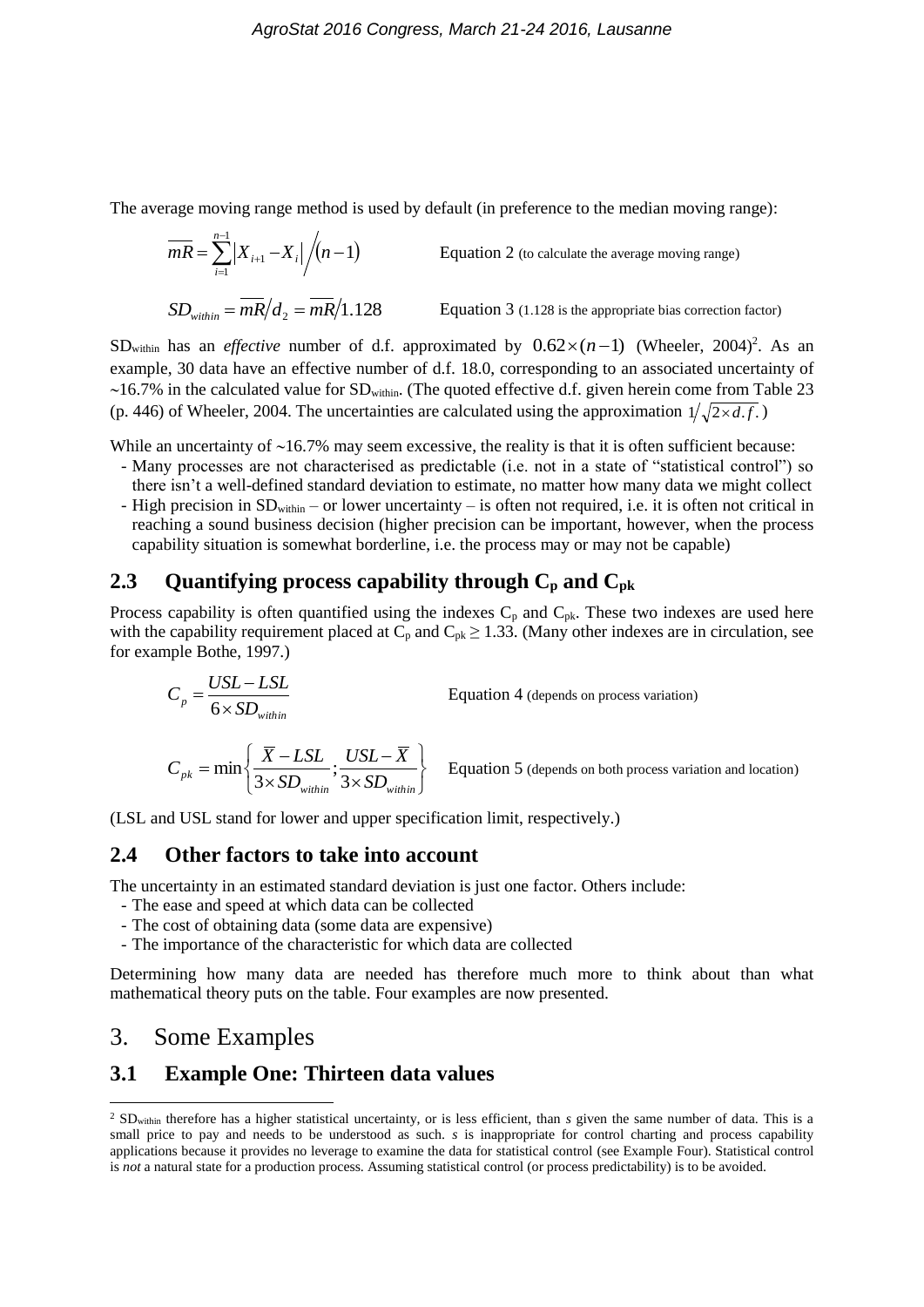In this example, the production process is in operation every three to four weeks, and one data value per production run is judged appropriate. The specifications are LSL=8 and USL=12, and the process target is 10, the midpoint of the specifications. The X chart for the data is shown in Figure 2 (the mR part of the chart is not shown) along with a histogram and the computed  $C_p$  and  $C_{pk}$  statistics.



Figure 2: X chart and histogram (including specification limits, 3-sigma limits ("control limits") from the X chart and the computed  $C_p$  and  $C_{pk}$  statistics) for the data of Example One.

Thirteen data, which is not a lot of data, would represent some 9-12 months of production. With an effective number of d.f. of 7.7 (Wheeler, 2004) the uncertainty in  $SD_{within}$  is high at  $\sim$ 25.5%. The SDwithin of 0.132 is hardly a precise estimate and more data would be ideal. But, do we need more precision in this case? Can we take a reasonable business decision in spite of the "high" uncertainty associated with SDwithin and the capability statistics? From Figure 2 we ascertain that:

- No evidence of unpredictable behaviour is found in the X chart, i.e. we have some rationale to speak of a predictable process
- The variability in this process is small versus the requirement (the specifications of 8 to 12), as confirmed by the histogram and the  $C_p$  and  $C_{pk}$  statistics of 5.04 and 4.96 respectively
- There is no evidence of this process operating off-target (versus the target of 10)

While thirteen values is *not* a generically recommended number of data to analyse process capability, it seems that here we have enough data. (If not, how many more months or years would you wait before taking a decision?) Characterising this process as capable seems justified.

#### **3.2 Example Two: Twenty data values**

In this example, a production process has been operated over four days, and five values per day have been obtained. The twenty collected data  $(4 \times 5 = 20)$  are behind Figure 3. (The specifications are LSL=30 and USL=35 with the target being 32.5, the midpoint of the specifications.)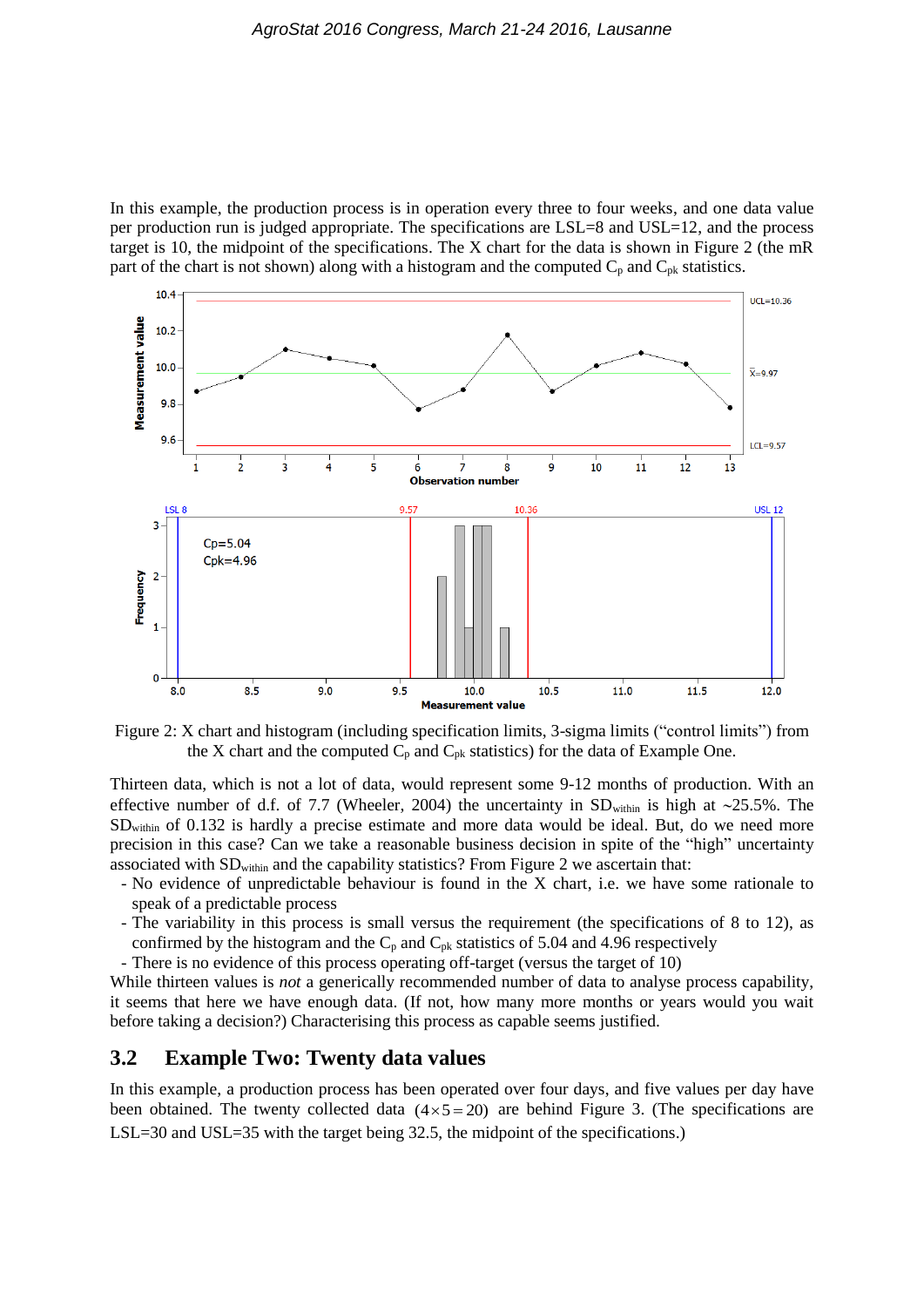

Figure 3: X chart and histogram (including specification limits, 3-sigma limits from the X chart and the computed  $C_p$  and  $C_{pk}$  statistics) for the data of Example Two.

These data provide rationale to conclude that the process:

- Can be characterised as predictable (consistent output both within and between days)
- Has been operated off-target (the histogram is well to the right of the target of 32.5)
- Has delivered one observed non-conforming unit (observation 10 on the X chart)
- Is in need of improvement (a  $C_{pk}$  of 0.62 is a strong indication of a need to rapidly improve things)

Do we not have enough data to justify action on the process (to improve things)? Waste has already been incurred and further waste should be expected unless action on the process is taken.

A first step would be to relocate the process average (to learn how to operate on-target). A second step would be to look at the capability situation again to see if the routine variation in the process – represented by  $6xSD<sub>within</sub>$  – needs to be reduced (if so, the need for some kind of improvement project).

### **3.3 Example Three: One hundred and twenty seven data values**

Here, a total of 127 values were obtained over one long production run. Figure 4 shows the data which allow for the process to be characterised as reasonably predictable over this time period.

With an effective number of d.f. of 76.6 (Wheeler, 2004) the uncertainty in  $SD<sub>within</sub>$  is ~8.1%. The SDwithin of 0.178 is now a reasonably solid estimate – look again at Figure 1. (To reduce the uncertainty by half, to  $\sim$ 4%, one would need  $\sim$ 306 d.f., some 500 or so data. In many cases this number of data is just not feasible. In many of the other cases it would be unlikely that the process would be characterised as predictable after 500 data had been collected.)

With 127 values, do we have enough data to effectively analyse capability? In many cases, certainly yes. What if here, however, the team involved wanted to include at least two production runs in the analysis of capability? Then, the answer is no and a factor aside from the precision of the estimated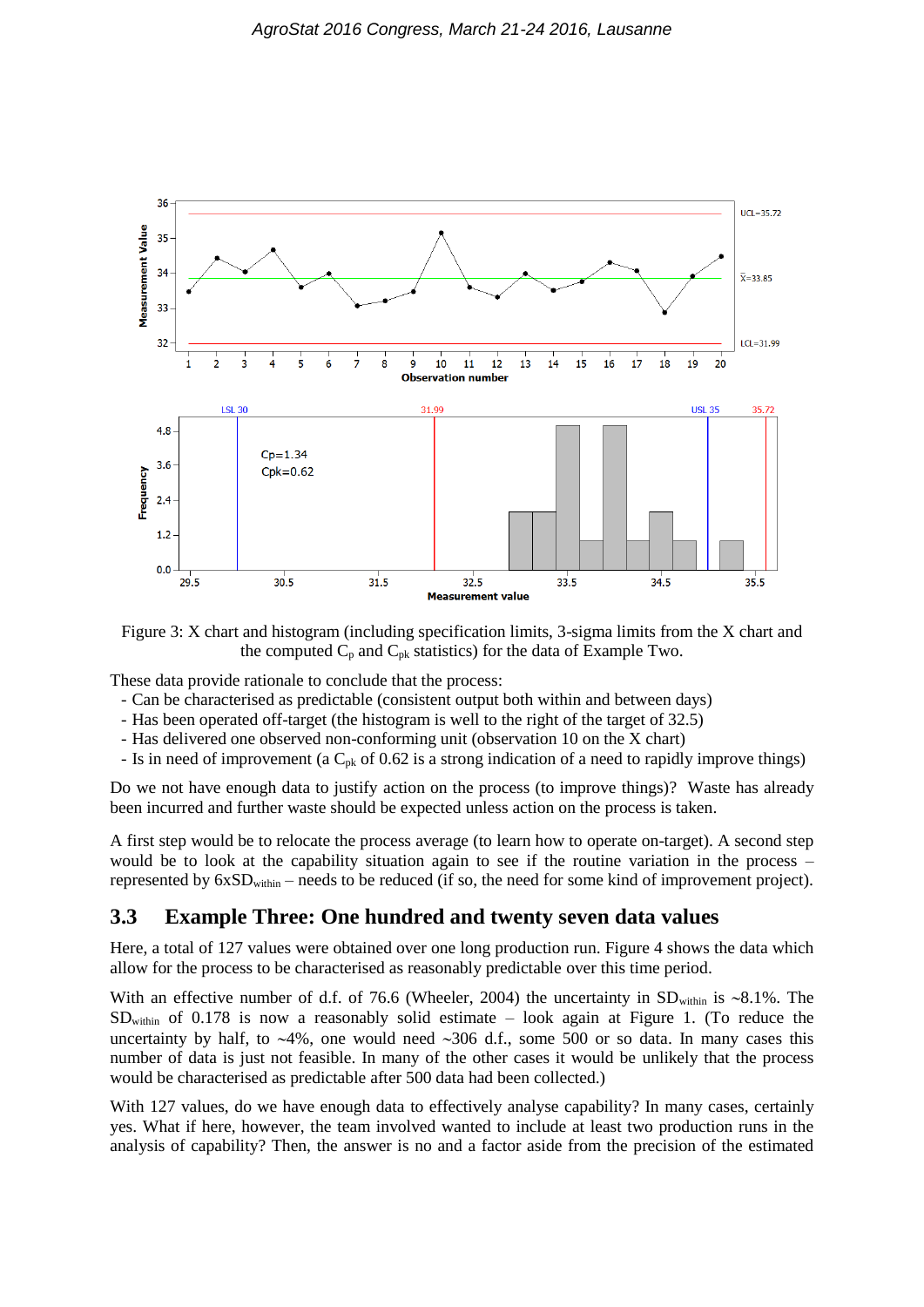SDwithin takes greater importance. Good judgement along with context and knowledge of the manufacturing operation is needed to answer the question "*How many data?*" effectively. (What if the next production run were tomorrow, or six months from now? Wouldn't this change the answer?)



Figure 4: X chart for the one hundred and twenty seven data of Example Three.

#### **3.4 Example Four: Thirty data values**

Thirty data were recommended as a minimum to safeguard an analysis of process capability. The analysis of capability started only after thirty data had been obtained, over a period of almost two weeks and four different production runs. Figure 4 shows the data on an X chart. For the characteristic being measured, LSL=4.5, USL=5.0 and the target is 4.75.



Figure 5: X chart for the thirty data of Example Four. (The detection rules used are "1" A data value outside the 3-sigma limits and "2" Eight or more consecutive values on one side of the central line.)<sup>3</sup>

Figure 5 leaves no option but to characterise the process as unpredictable (or not in statistical control). Predicting that practically all future values will fall in the range 4.62 to 4.95 is not credible, meaning that any computed capability statistics are estimates of what the process could be made to do (if brought into a predictable state) rather than well-defined, reliable indicators of future process performance.

<sup>3</sup> If "3-Standard deviation limits" (3-*s* limits) are (wrongly) used, all thirty values fall comfortably inside such limits.